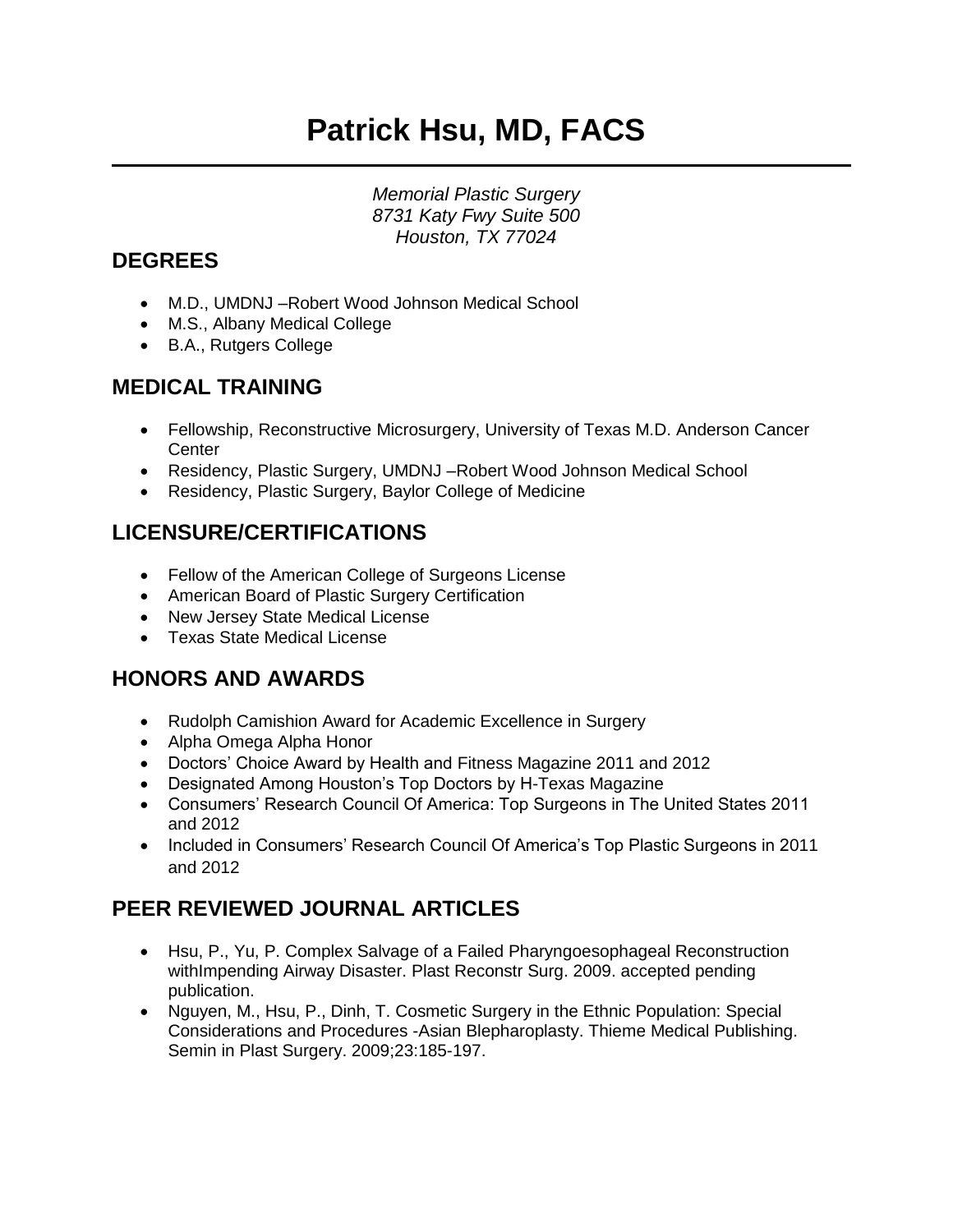- Hanasono, M.M, Hsu, P., Chang, D., Weber, R. Impact of Reconstructive Microsurgery on the Oncologic Management of Patients with Cancer of the Oral Cavity. Head and Neck. 2009 April.
- Hsu, P., Salgado, C.J., Finnegan, M., Kent, K., Pello, M., Simons, R., Atabek, U., Kann,B. Comprehensive Evaluation of Porcine Dermal Collagen (Permacol)Used in Abdominal Wall Reconstruction. J Plast Reconstr Aesthet Surg. 2008 Aug 19.
- Rojavin, Y., Hsu, P.W., Aikins, J., Liu, J., Salgado, C.J. The Surgical Management ofVulvar Lichen Sclerosus Refractory to Medical Management. J Plast Reconstr AesthetSurg. 2008 Apr 23.
- Hsu, P., Bullocks, J., Matthews, M.S.Infection Prophylaxis Update. Optimization ofPatient Safety in Cosmetic Surgery. Seminars in Plastic Surgery. 2006 Nov; Vol 20: 241-249.
- Hsu, P., Basu, B., Venturi, M., Davison, S.Venousthromboembolism Prophylaxis.Optimization of Patient Safety in Cosmetic Surgery. Seminars in Plastic Surgery. 2006 Nov; Vol 20: 225-232.
- Bullocks, J., Basu, C. Bob, Hsu, P., Singer, R. Prevention of Hematomas and Seromas. Optimization of Patient Safety in Cosmetic Surgery. Seminars in Plastic Surgery. 2006Nov; Vol 20: 233-240.
- Weinfeld, A., Kelley, P., Yuksel, E., Tiwari, P., Hsu, P., Choo, J., Hollier, L.H. Circumferential Negative Pressure Dressing (VAC) to Bolster Skin Grafts in the Reconstruction of the Penile Shaft and Scrotum. Ann Plast Surg. 2005 Feb;54(2):178- 83.

## **BOOK CHAPTERS**

• Jamal M. Bullocks, M.D., Patrick W. Hsu, M.D., Shayan Izaddoost, M.D., Larry J Hollier, M.D., Samuel Stal, M.D. Plastic Surgery Emergencies. Thieme Medical Publishing, NY, NY 2008. http://www.thieme.com/SID2409665872884/productsubpages/ pubid1160490741.htm

## **PRESENTATIONS (LOCAL/INTERNATIONAL)**

- Patrick Hsu, M.D., Mathew Hanasono, M.D.Best Case of the Year.Oral Presentation– 2009 American Society of Reconstructive Microsurgeons, Maui, Hawaii 1/2009.
- Patrick Hsu, M.D., Peirong Yu, M.D.Best Save of the Year.Oral Presentation– 2009American Society of Reconstructive Microsurgeons, Maui, Hawaii 1/2009.
- Matthew M. Hanasono, M.D., Michael Friel, M.D., Christopher Klem, M.D., Patrick Hsu,M.D., Randal S. Weber, M.D., David W. Chang, M.D..The Impact of ReconstructiveMicrosurgery in Patients With Advanced Oral Cavity Cancers. Poster Presentation–87thAnnual American Association of Plastic Surgeons, 4/2008.
- Rojavin, Y., Hsu, P.W., Aikins, J.K., Liu, J., and Salgado, C.J. The surgical managementof vulvar lichen sclerosus refractory to medical management. Southeastern SurgicalCongress, Birmingham, Alabama, February 9-12, 2008.
- Hsu, P., Salgado, C.J., Finnegan, M., Kent, K., Pello, M., Simons, R., Atabek, U., Kann,B. Comprehensive Evaluation of Porcine Dermal Collagen (Permacol) Used inAbdominal Wall Reconstruction. Abdominal Wall Reconstruction. Poster Presentation - New Jersey Society of Plastic Surgery 4/2007, Cooper University Hospital Research Week -4/2007.